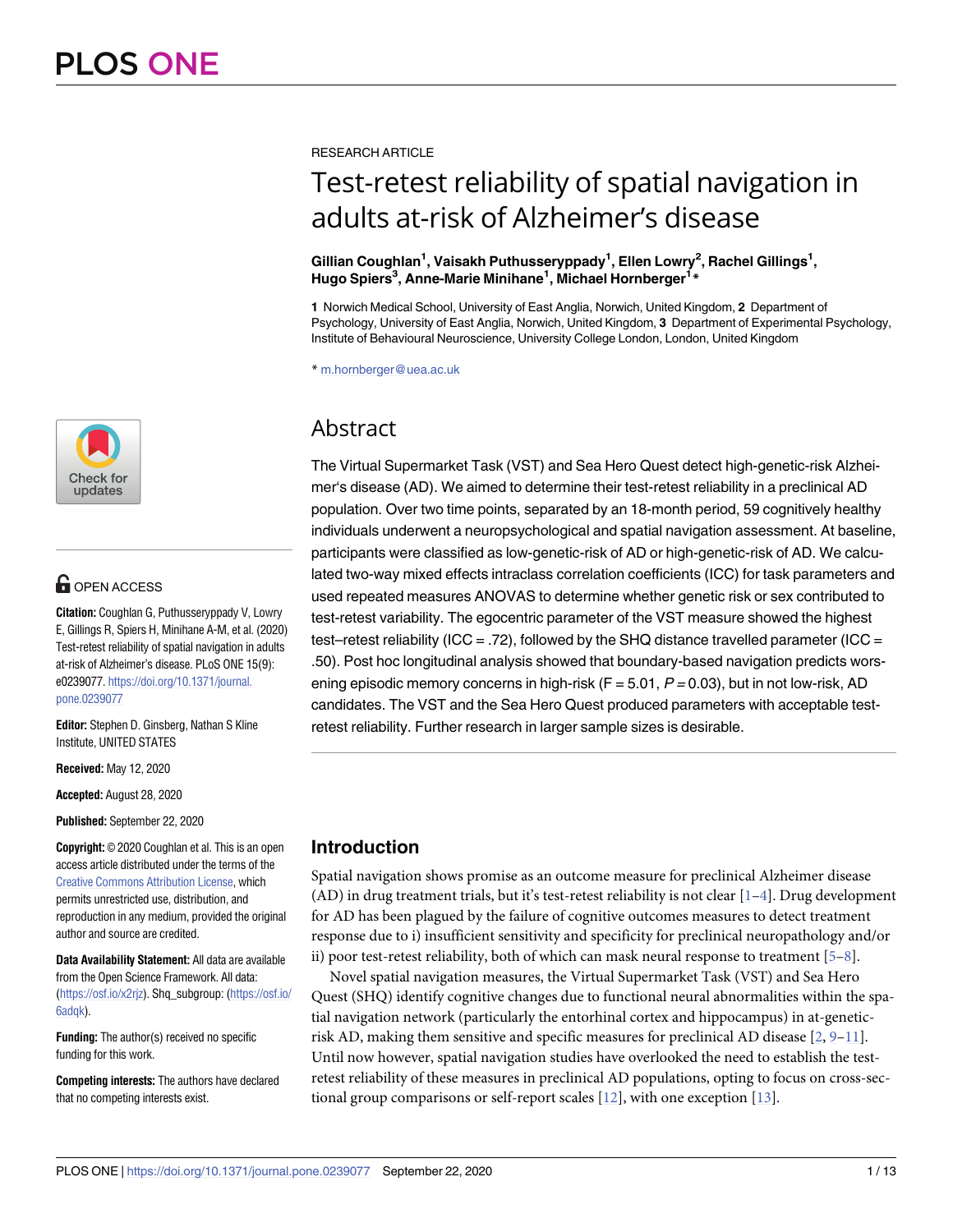<span id="page-1-0"></span>The importance of rest–retest reliability relies in its ability to determine the degree to which baseline and follow-up assessments produce consistent results  $[14-16]$  and it is often confounded by practice effects due to repeated exposure to the same trials [\[17,](#page-11-0) [18\]](#page-11-0). For example, participants may learn to apply strategies at retest that improve their navigation accuracy or efficiency, and in turn reduce test–retest reliability by lowering the sensitivity of that test measure to signal the degree of preclinical neuropathology [[19](#page-11-0), [20](#page-11-0)]. The use of alternate forms of the same test measure is often recommended but can still be vulnerable to biases due to problem-solving strategies developed at baseline.

Having previously determined the diagnostic utility of VST and SHQ in at-genetic-risk AD, we aimed to establish the test-retest reliability of these two spatial navigation tasks. The VST was originally developed to distinguish AD from other dementias [[21](#page-11-0)], while SHQ was designed to measure navigation ability on a global scale (see Coutrot et al. [\[22\]](#page-11-0) for more details). We also included the Four Mountains test, a well-established measure of spatial memory in mild cognitive impairment and Alzheimer's disease, as a standard measure to compare the reliability of the novel spatial navigation tasks [[23,](#page-11-0) [24\]](#page-11-0). We predicted that demographic and genetic factors, such as sex and the apolipoprotein allele ε4 (*APOE*) gene, may influence test-retest reliability, similar to many gold standard diagnostic tests [\[7,](#page-10-0) [25\]](#page-11-0). We predicted that some scoring parameters in each spatial navigation measure would be more reliable than others, meaning that some measures may be less vulnerable to practice or novelty effects. For example, the response format for one VST parameter was altered at retest in an attempt to increase the parameter's sensitivity to spatial memory impairments. We predicted this parameter would exhibit low reliability over timepoints. Finally, we examined if the apolipoprotein (APOE) ε4 sensitive navigation parameters predict change in subjective cognitive concerns or neuropsychological performance at retest. In particular, subjective cognitive concerns are typically used characterise preclinical AD [\[26\]](#page-11-0) The baseline findings for this study are published elsewhere [[9,](#page-10-0) [10](#page-10-0)].

## **Materials and methods**

## **Participants**

In this cohort study, low-risk (ε3ε3 carriers) and high-risk (ε3ε4 carriers) were assessed at enrolment and 18 months later. All participants were pre-screened for a history of psychiatric or neurological disease, history of substance dependence disorder, or any significant relevant comorbidity. All participants had normal or corrected-to-normal vision. Family history of AD and history of antidepressant treatment with serotonin reuptake inhibitor drugs was retrospectivity obtained. Saliva samples were collected from those who passed this screening, and APOE genotype status was determined. At baseline (May-December 2017) and follow-up (September 2018-January 2019), participants underwent a neuropsychological examination including the cognitive change index (CCI) and a novel cognition test battery including the VST, SHQ and the four mountains test  $[9, 22, 23]$  $[9, 22, 23]$  $[9, 22, 23]$  $[9, 22, 23]$  $[9, 22, 23]$ . At the retest analysis, we included participants who participated in both assessments (baseline [T1]  $n = 64$ ;  $\varepsilon 3\varepsilon 3 = 33$ ,  $\varepsilon 3\varepsilon 4 = 31$ ; retest [T2]:  $n = 59$ ;  $\epsilon$ 3ε3 = 32, ε3ε4 = 28), which equals an attrition rate of 3.25% (5 dropouts). Reasons for dropout included 'personal time constraints' and 'lack of sustained interest'. One other participant developed lupus (a systemic autoimmune disease) over the study period and was excluded. Mean age of participants at baseline was  $61.9 \pm 6.7$  years and at retest was  $64.08 \pm 5.9$  years. The age range of the sample was  $51-72$  years. The average follow-up duration was 18 months  $\pm$  0.4 months (see [Table](#page-2-0) 1 for age, sex educational background of the sample). The SHQ platform was removed for two weeks in December 2018, which resulted in less SHQ data being collected at retest (T2) compared to baseline (T1). As a result, the test-retest reliability of SHQ included a reduced sample size  $(n = 44)$ .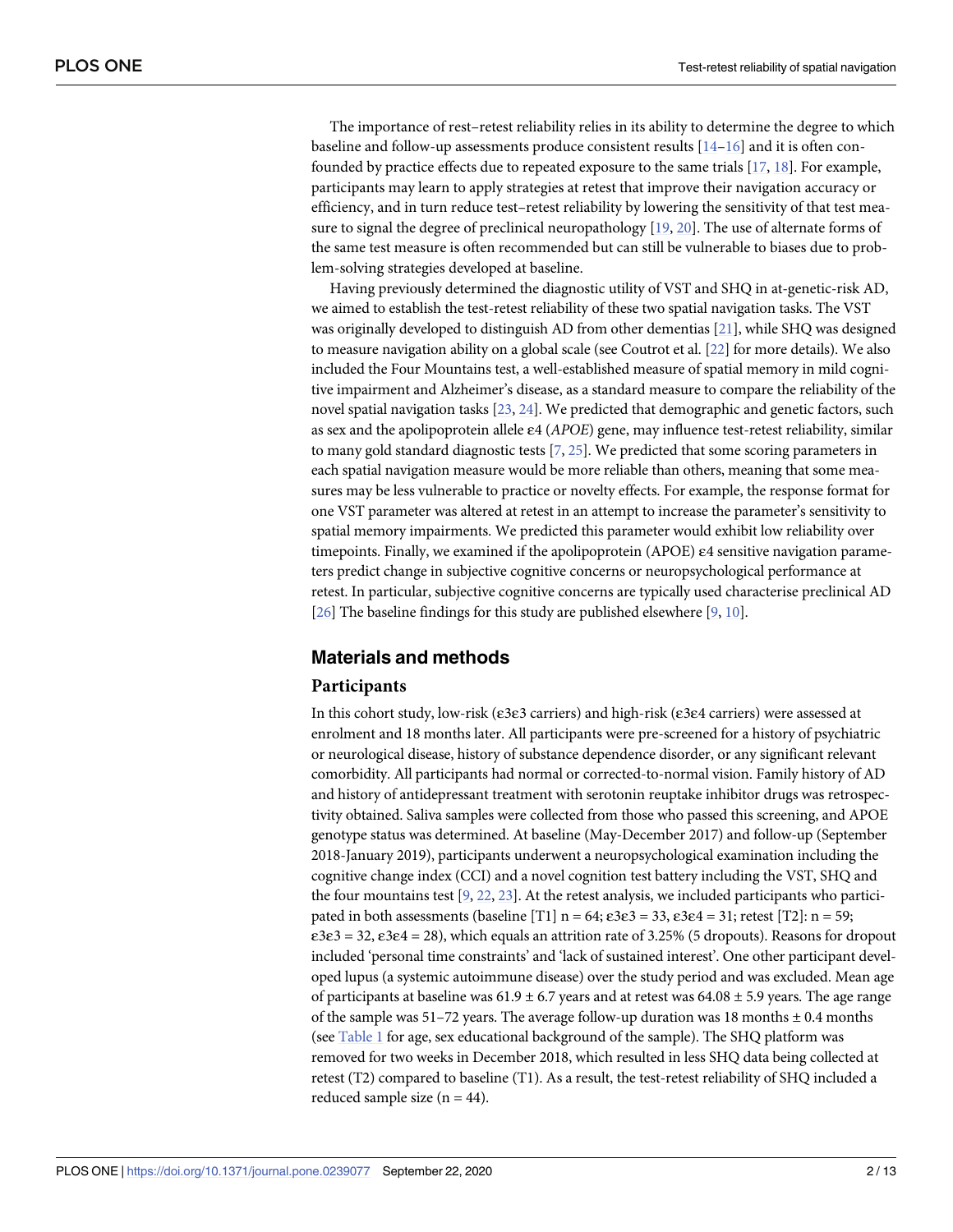|                            | Mean (SD)        |                                             |                                             |  |
|----------------------------|------------------|---------------------------------------------|---------------------------------------------|--|
|                            |                  | APOE genotype                               |                                             |  |
| Demographic characteristic | Total $(n = 59)$ | $\epsilon$ 3 $\epsilon$ 4 carriers (n = 27) | $\epsilon$ 3 $\epsilon$ 3 carriers (n = 32) |  |
| Age $(T2)$ , y             | 64.08(5.9)       | 63.74(6.4)                                  | 64.38(5.6)                                  |  |
| Sex (male/female)          | 26/33            | 8/19                                        | 18/14                                       |  |
| Education, y               | 14.4(5.4)        | 14.5(2.9)                                   | 14.4(3.6)                                   |  |

<span id="page-2-0"></span>**[Table](#page-1-0) 1. Demographic characteristic of the sample.**

Data are presented as mean (SD).

<https://doi.org/10.1371/journal.pone.0239077.t001>

### **Procedure**

The Faculty of Medicine and Health Sciences Ethics Committee at the University of East Anglia approved the experimental procedures (reference FMH/2016/2017-11) and written consent was obtained from all participants. Telephone screening and *APOE* genotyping was completed by the study team before baseline cognitive assessments commenced. At baseline and follow-up, participants completed a two-hour cognitive *testing* session. Cognitive testing took place in a quiet laboratory setting and was conducted by an experienced tester at both timepoints to aid retest reliability, as recommended by Aarts and colleagues (2015) [[27](#page-11-0)]. See Fig 1 for a visual representation of the study design. The *APOE* genotyping method can be found here [\[9](#page-10-0)].

**APOE genotyping.** DNA was collected using a Darcon tip buccal swab (LE11 5RG; Fisher Scientific). Buccal swabs were refrigerated at 2–4˚C until DNA was extracted using the QIA-GEN QIAamp DNA Mini Kit (M15 6SH; QIAGEN). DNA was quantified by analyzing 2-μL aliquots of each extraction on a QUBIT 3.0 fluorometer (LE11 5RG; Fisher Scientific). Successful DNA extractions were confirmed by the presence of a DNA concentration of 1.5 μg or higher per 100 μg of AE buffer as indicated on the QUBIT reading. PCR amplification and plate read analysis was performed using Applied Biosystems 7500 Fast Real-Time PCR System (TN23 4FD; Thermo Fisher Scientific). TaqMan Genotyping Master Mix was mixed with two



**Fig 1. Longitudinal design at baseline (T1) and retest (T2).** �Note a sub-set of individuals did not complete SHQ at both timepoints, reducing the sample size  $(n = 44)$ .

<https://doi.org/10.1371/journal.pone.0239077.g001>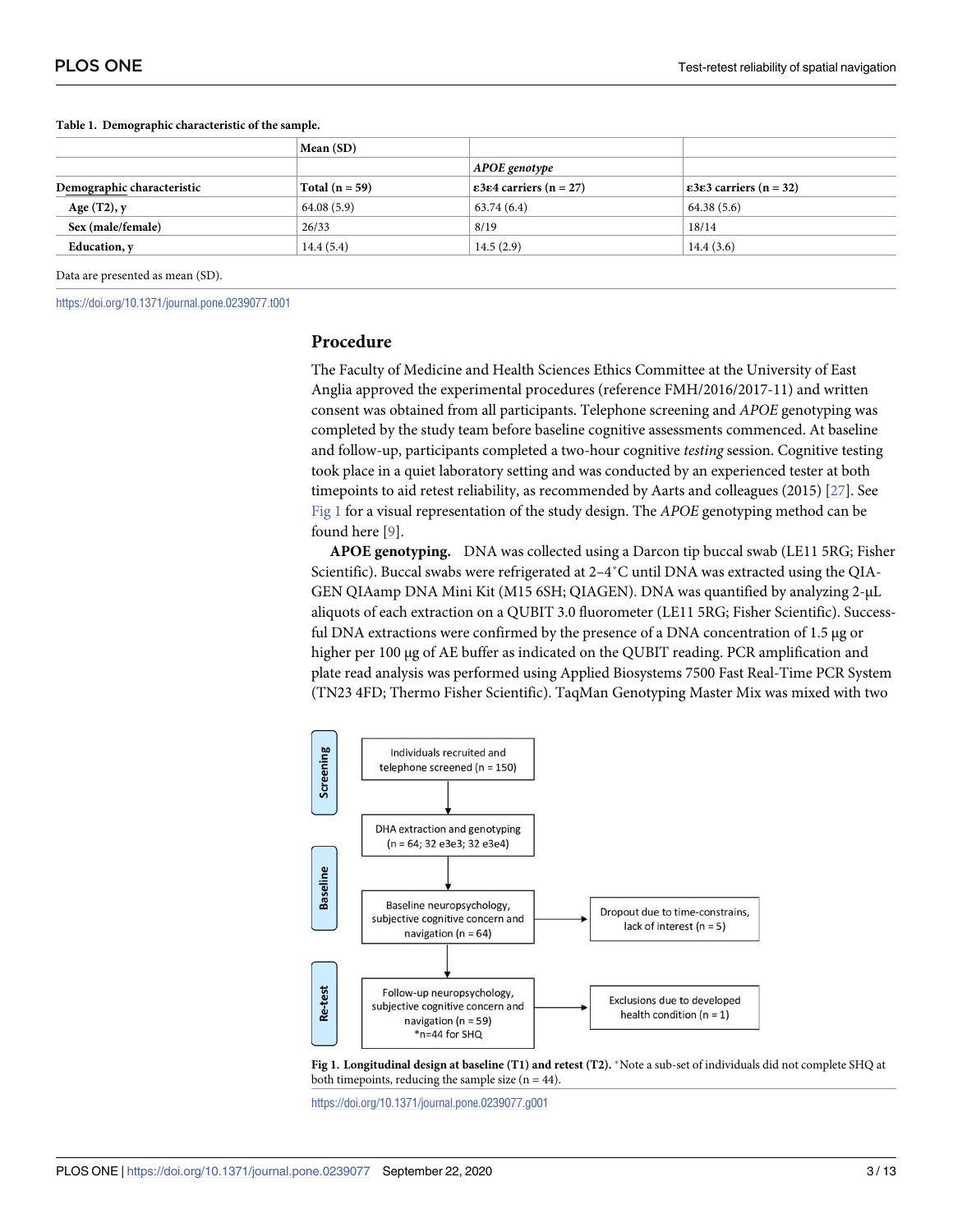<span id="page-3-0"></span>single-nucleotide polymorphisms of APOE (rs429358 at codon 112 and rs7412 at codon 158). These two single-nucleotide polymorphisms determine the genotype of APOE2, 3, and 4 (2007; Applied Biosystems).

#### **Measures**

**Neuropsychological and subjective cognition assessment.** A neuropsychological assessment was included to investigate change in global cognitive function and self-report cognitive function across the timepoints [[28](#page-11-0)]. The assessment consisted of the Cognitive Change Index (CCI); a measure of self-report episodic memory and executive function ability [[29\]](#page-11-0). The assessment also included the Addenbrooke's Cognitive Examination—III (ACE) version B at baseline and version C at retest. Similarly, the Rey Osterrieth Complex Figure test (ROCF) was administered at baseline and the Taylor Complex Figure task was administered at retest (see Table 2) [\[30,](#page-11-0) [31\]](#page-12-0). Alternative task versions were administered at timepoints to reduce retest effects.

**Spatial navigation performance assessment.** The VST, SHQ and the Four Mountains test have previously demonstrated feasibility in clinical populations. A list of seven scoring parameters in each of the three navigation measures can be found in [Table](#page-4-0) 3.

*Virtual Supermarket Test (VST)*. The VST is a brief measure of path integration, including four tests measures: i). egocentric orientation ii) heading direction iii) allocentric memory and iv) central navigation preference). Two alternative forms were utilised for the current study (paper-based response at T1 and electronic based response at T2). While at T1, a paper version of the supermarket map was used to record responses, an alternative form of the VST was employed 18 months later at T2, to facilitate electronic and automatic recording of participant responses on a 9.7inch iPad. VST trials (1–14) in both versions were identical. At T2, the scoring parameter for VST allocentric memory was updated to include the exact distance of error (here referred to as map drop error), with the specific aim of increasing the sensitivity of the VST sub-measure to measure spatial memory impairment. At T1, participants were categorically given one mark for every response within a 4mm distance of the location target (categorical variable). At T2, participants were marked based on the exact distance of their response

| <b>Measure</b> | Variable                                     | Mean T1          | Mean T <sub>2</sub> | Δ                | p value             |
|----------------|----------------------------------------------|------------------|---------------------|------------------|---------------------|
| ACE            | Total $\varepsilon$ 3 $\varepsilon$ 3        | $94.67 \pm 3.67$ | $93.70 \pm 4.88$    | $-0.97 \pm 5.33$ | $0.06$ (t = 1.903)  |
|                | Total $\varepsilon$ 3 $\varepsilon$ 4        | $92.96 \pm 3.82$ | $94.37 \pm 2.31$    | $1.41 \pm 3.35$  |                     |
|                | Memory $\epsilon$ 3 $\epsilon$ 3             | $24.70 \pm 1.92$ | $24.97 \pm 1.43$    | $.27 \pm 2.13$   | $0.03$ (t = 2.120)  |
|                | Memory $\varepsilon$ 3 $\varepsilon$ 4       | $23.70 \pm 1.66$ | $25.00 \pm 1.07$    | $1.26 \pm 1.75$  |                     |
|                | Visuospatial $\epsilon$ 3 $\epsilon$ 3       | $14.93 \pm 1.05$ | $14.20 \pm 1.32$    | $-73 \pm 1.34$   | $0.60$ (t = 0.523)  |
|                | Visuospatial $\varepsilon$ 3 $\varepsilon$ 4 | $14.85 \pm 1.21$ | $14.15 \pm .94$     | $-70 \pm .99$    |                     |
| <b>ROCF</b>    | Copy $3\varepsilon$ 3                        | $33.23 \pm 2.77$ | $32.75 \pm 2.84$    | $-.38 \pm 2.91$  | $0.88$ (t = 0.145)  |
|                | $Copy \epsilon 3 \epsilon 4$                 | $32.28 \pm 2.62$ | $32.15 \pm 2.57$    | $-18 \pm 2.87$   |                     |
|                | Recall $\epsilon$ 3 $\epsilon$ 3             | $20.51 \pm 6.32$ | $21.83 \pm 5.34$    | $1.06 \pm 4.73$  | $0.13$ (t = 1.516)  |
|                | Recall $\epsilon$ 3 $\epsilon$ 4             | $18.15 \pm 6.11$ | $21.50 \pm 5.02$    | $2.60 \pm 7.68$  |                     |
| <b>CCI</b>     | Episodic $\epsilon$ 3 $\epsilon$ 3           | $19.28 \pm 6.46$ | $18.40 \pm 6.29$    | $.39 \pm 4.12$   | $0.38$ (t = -0.87)  |
|                | Episodic $\epsilon$ 3 $\epsilon$ 4           | $21.48 \pm 6.76$ | $22.36 \pm 6.44$    | $-.96 \pm 5.42$  |                     |
|                | $EF \epsilon 3\epsilon 3$                    | $11.47 \pm 4.53$ | $10.45 \pm 3.77$    | $.64 \pm 3.12$   | $0.02$ (t = -2.244) |
|                | $EF \epsilon 3\epsilon 4$                    | $11.56 \pm 3.75$ | $12.75 \pm 4.37$    | $-1.22 + 2.53$   |                     |

**Table 2. Neuropsychological performance from baseline (T1) and retest (T2) between genetic groups.**

 $ACE = The Addenbrooke's cognitive examination; ROCF = Rev-Osterreth complex figure test; CCI = Cognitive change index; EF; Executive function; T1 = Baseline;$ T2 = retest; Δ change/difference = T2 value—T1 value; *p* value = significant change between genetic groups.

<https://doi.org/10.1371/journal.pone.0239077.t002>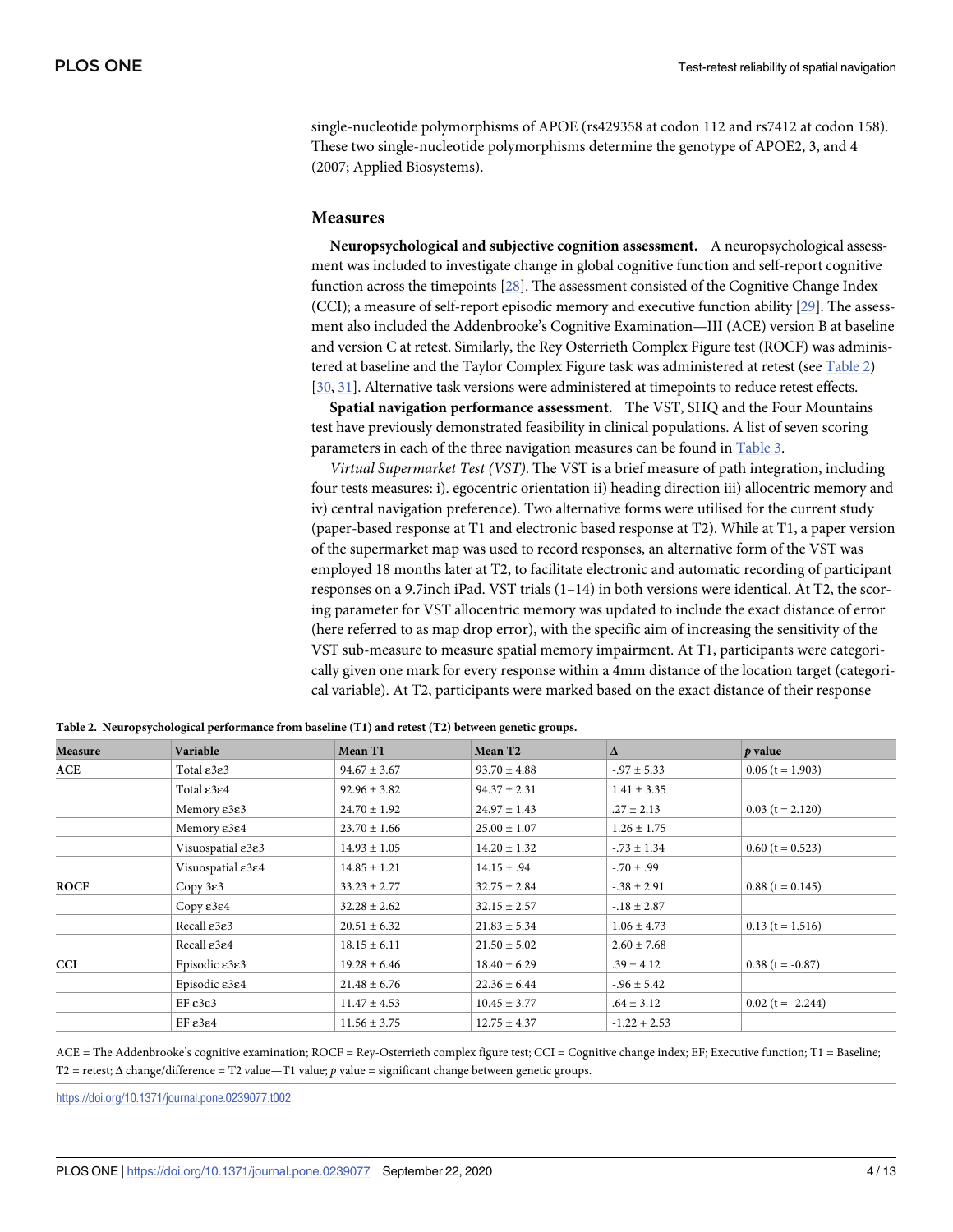| <b>Task parameters</b> | ICC(95% CI)         | <b>MC (95% CI)</b>           | $CoV\%$                  |
|------------------------|---------------------|------------------------------|--------------------------|
| <b>VST</b>             |                     |                              |                          |
| Egocentric             | $.72$ (.530 - .838) | $-0.857(-1.67 - 0.04)$       | 18.90                    |
| Map drop               | ۰                   |                              | $\overline{\phantom{a}}$ |
| Heading                | $.50(.148-.710)$    | $0.0818(-0.704 - 0.867)$     | 15.43                    |
| <b>CNP</b>             | $.27(-.26-.576)$    | $-0.050$ $(-0.107 - 0.006)$  | 26.35                    |
| <b>SHO</b>             |                     |                              |                          |
| Distance               | $.50(.058-.719)$    | $-0.275$ $(-0.560 - 0.0096)$ | 12.26                    |
| Duration               | $.48(.052-.718)$    | $-0.636(-1.249 - 0.0240)$    | 19.27                    |
| 4MT                    |                     |                              |                          |
| Total                  | $.50. (153 - .703)$ | $0.732(0.04-1.42)$           | 16.06                    |

<span id="page-4-0"></span>**[Table](#page-3-0) 3. Intra-class correlations coefficients, mean change, and coefficient of variation.**

Each scoring parameter taps into varying spatial processes. 4MT was used as a standard measure of performance to weigh against the ICC of the navigation tasks. *Abbreviations*: VST = Virtual Supermarket test; SHQ = Sea Hero Quest; 4MT = Four mountains Test; ICC = Intra Class Coefficient; CI = Confidence Intervals (lower-upper); MC; Mean change; CoV = Coefficient of Variation. Bold = acceptable test-retest reliability; ICC low test–retest reliability (less than .50); ICC moderate test–retest reliability (between .50–.80); ICC high test–retest reliability (between .80– 1.0) according to Koo and Li [[35](#page-12-0)]. The ICC of VST Map drop was not calculated because the administration, scale and marking criteria changed across timepoints.

<https://doi.org/10.1371/journal.pone.0239077.t003>

from the location target (continuous variable). Subsequently, we did not expect this variable to demonstrate test-retest reliability in the normal range. For a visual representation of the task, please see Coughlan et al. [\[10](#page-10-0)] [Fig](#page-2-0) 1: [https://www.sciencedirect.com/science/article/abs/pii/](https://www.sciencedirect.com/science/article/abs/pii/S0197458020300348) [S0197458020300348](https://www.sciencedirect.com/science/article/abs/pii/S0197458020300348)

*Sea Hero Quest (SHQ)*. The SHQ game measures path integration through various wayfinding challenges that increase in difficulty over the course of the game. Levels 1 and 2 (motor learning), and levels 6, 8 and 11 (test) were administered. Participants' i) distance travelled and ii) duration to complete levels is automatically recorded during gameplay and this information is saved on the iPad device in a .json file format ([Fig](#page-5-0) 2). We made the decision not to include an additional SHQ parameter 'Flare Accuracy' given limited variation in response (categorical score: 1–3) over only two levels.

*The Four Mountains test*. The electronic version 4MT was included as a standard to measure against the reliability of the novel spatial navigation tasks. The measure taps into shortterm allocentric spatial memory. See Chan and colleagues for a full description of the task [\[24\]](#page-11-0).

#### **Statistical analyses**

**Neuropsychological performance.** We computed linear models with random intercept and time slope per participant to first examine change on neuropsychological test performance over 18 months (change Δ = [retest T2 –baseline T1]). Fixed effects included the *APOE* status and sex. We also included an *APOE* x timepoint interaction term, given ε3ε4 carriers' greater risk of cognitive decline compared to that of ε3ε3 carriers [[32](#page-12-0)]. In accordance with recommendations, multiple comparisons were not corrected for in the mixed models because separate models were fitted for each performance outcome measure [\[33\]](#page-12-0). We report 2-sided *P* values with a significance of .05.

**Test-retest reliability.** To examine the test-retest reliability of each of the three navigation tasks (all include continuous variables) from baseline (T1) to retest (T2), we used 2 complementary approaches: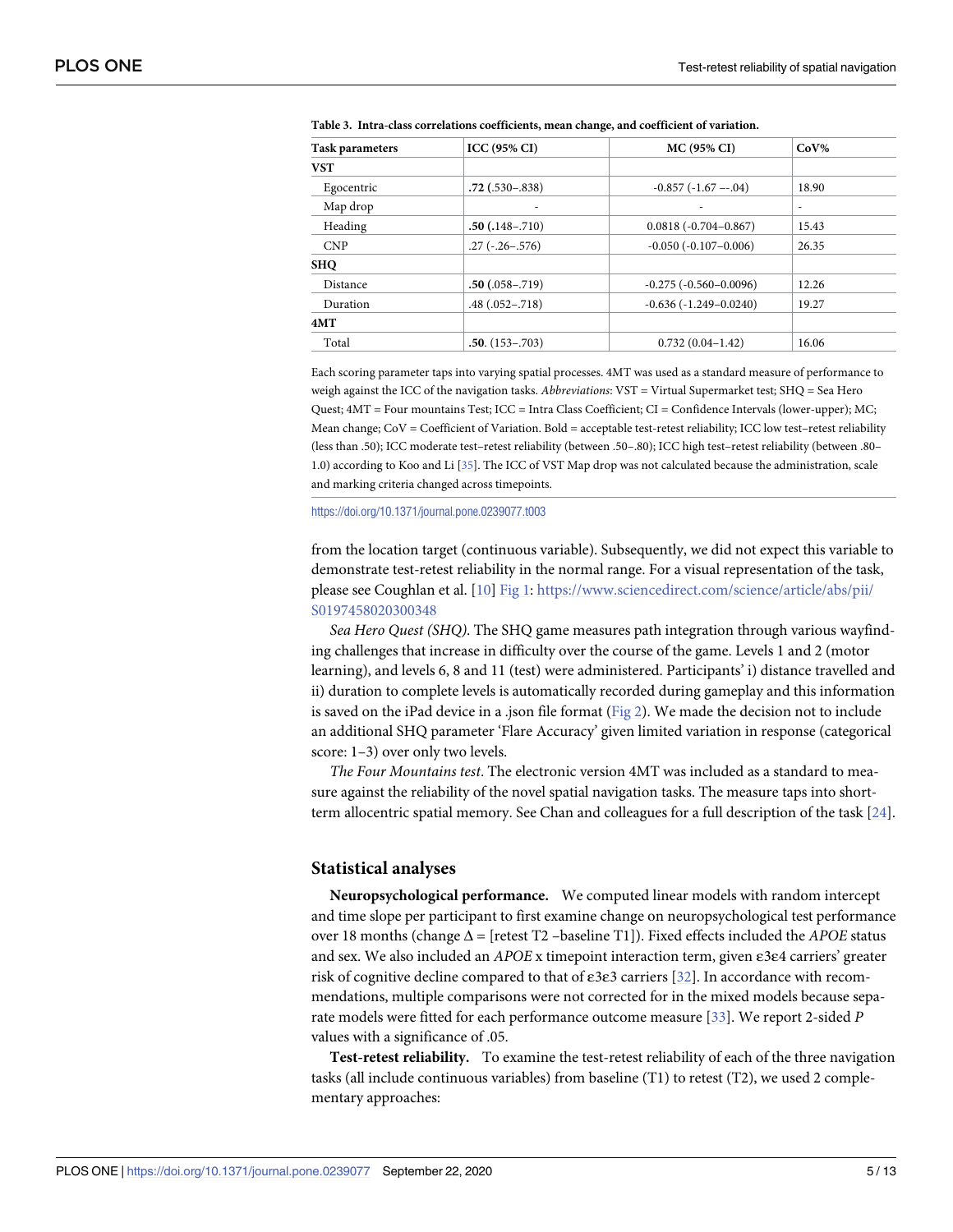<span id="page-5-0"></span>

**[Fig](#page-4-0) 2.** SHQ goal-orientated wayfinding levels (A) 6, (B) 8 and (C). Players initially see a map featuring a start location and several checkpoints (in red) to find in a set order. Checkpoints are buoys with flags marking the checkpoint number. Participants study a map of the level for a recorded number of seconds. When participants exit the map view, they are asked to immediately find the checkpoints (or goals) in the order indicated on the map under timed conditions. As participants navigate the boat through the level, they must keep track of their location using self-motion and environmental landscape cues such as water-land separation. The initiation time is zero as the boat accelerates immediately after the map disappears. If the participant takes more than a set time, an arrow appears pointing in the direction along the Euclidean line to the goal to aid navigation. Adapted from Coughlan et al. [\[9](#page-10-0)].

<https://doi.org/10.1371/journal.pone.0239077.g002>

- i. Two-way mixed effects intraclass correlation coefficients (ICCs) and 95% confidence intervals according to McGraw and Wong  $[34]$ . In addition, the mean difference and the coefficient of variation percentage (CoV%) was computed as an index of measurement variability.
- ii. Repeated measures ANOVAS were used to determine whether effects of *APOE* status or sex contributed to test-retest variability, because ICCs may persist even in the presence of a change over timepoint, or indeed demographic factors such as sex and *APOE* status might influence change. Thus, interactions terms were included in a repeated-measures ANCOVA: APOE  $\times$  timepoint and sex  $\times$  timepoint. Including interactions tests for any variance due to an *APOE*/sex × time interaction that unless removed is pooled into the  $participant \times time interaction$  error variance and inappropriately augments estimated unreliability and biases the ICC downward. This was considered a validation analysis. All scoring parameter listed in [Table](#page-4-0) 3 were the dependent variables. A Bonferroni correction was made to determine the statistical significance of these multiple comparisons in the repeated measures.

## **Results**

#### **Neuropsychological performance change analysis**

Neuropsychological test performance at baseline and retest are presented in [Table](#page-2-0) 1. There was no significant change in global cognitive performance  $(\Delta)$  between genetic groups from baseline to retest, except on ACE memory sub-scale (t = 2.41, *p =* 0.02), with ε4 carriers' performance improving significantly more over the 18-month study period compared to ε3 carriers. The was no significant change on episodic memory concern but change on executive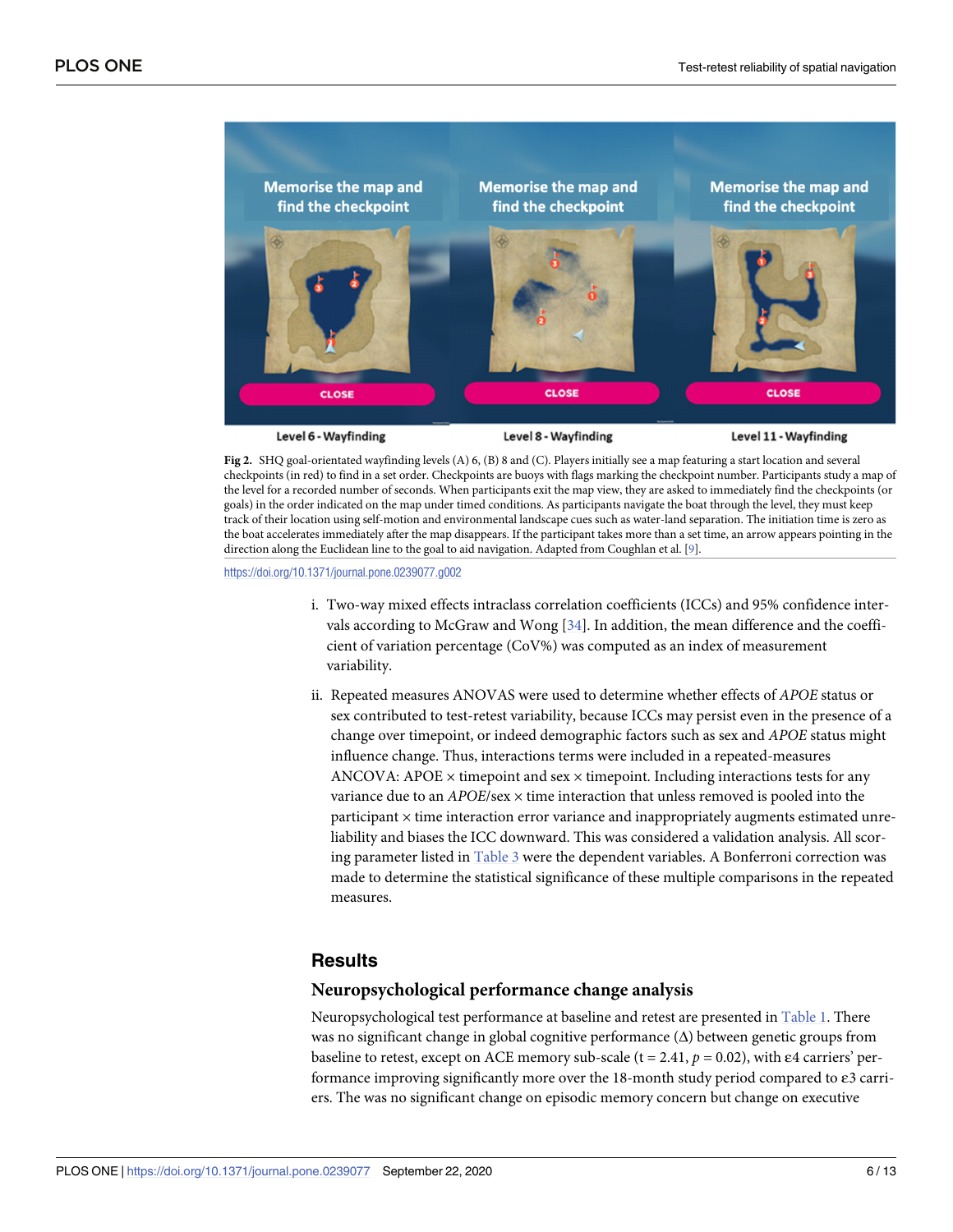<span id="page-6-0"></span>function concern was significantly different between the genetic groups, with ε4 carriers' showing less increased concern over the 18-month study period compared to  $\varepsilon$ 3 carriers  $(t = 2.24, p = .02)$ . The mean neuropsychological scores across time points, and the mean change across time points, in ε3ε3 and ε3ε4 carriers are also presented in [Table](#page-3-0) 2. At retest, there was no significant difference on ACE performance between genetic groups, with both groups reaching an average performance of 94.37/93.70 out of 100 (see S1 Fig in S1 [File](#page-9-0)).

#### **Test-retest reliability**

Once confirmation that overall global cognitive ability on the ACE and ROCF was intact in the whole sample at the 18-month follow-up, test-retest reliability was measured. For all three test measures and their parameters, intra-class correlation coefficients (model type = mixed) are presented in [Table](#page-4-0) 3. Correlation coefficients ranged from 0.06 (extremely low reliability) to 0.72 (approaching high reliability). Of the seven correlation coefficients presented in each of the measures, five were statistically significantly greater than 0. Three correlation coefficients reflected moderate test–retest reliability (between 0.50–0.80): VST egocentric orientation, VST heading direction, SHQ distance travelled (levels 6,8,11 from the game), and the 4MT total score. The remaining two: the VST central navigation preference and the SHQ game duration parameter reflected low test–retest reliability (less than 0.50). Examination of the CoV% indicated that a number of tasks demonstrated a high degree of variability between the baseline and retest, with many parameters demonstrating a CoV% above 10%. Furthermore, central navigation performance (or CNP) demonstrated a CoV% above 20%. This may be due to the large duration of 18 month between baseline and retest and an alternative form of the VST used between timepoints.

#### **Validation test–retest reliability based on** *APOE* **and sex interactions**

Repeated measures ANCOVAs specified *APOE* × time interactions and sex × time interactions to test if interactions were biasing the ICC results. One measure approached a significant time × *APOE* interaction: VST central navigation preference (see [Table](#page-7-0) 4 for a summary).

None of the measures showed an effect of time in a within-subjects contrast. Between subjects' contrasts revealed an effect of APOE genotype: VST central navigation performance and SHQ distance. Specifically, ε3ε3 group showed less increase in central navigation preference at retest (baseline:  $M = .56 \pm .21$ ; retest:  $M = .46 \pm .11$ ), than the  $\varepsilon$ 3 $\varepsilon$ 4 group (baseline:  $M = .38 \pm .11$ .13; re-rest:  $M = .40 \pm .09$ ). For the SHQ distance parameter, the  $\varepsilon$ 3 $\varepsilon$ 3 group performance remained the same across timepoints (both timepoints:  $M = 3.77$ ), while the  $\varepsilon$ 3 $\varepsilon$ 4 group's performance improved from baseline to retest (baseline:  $M = 4.38 \pm .21$ ; retest:  $M = 3.93 \pm .61$ ).

#### **Navigation at baseline predicts worsening subjective concerns**

Having determined the test-retest reliability of the novel VST and SHQ measure, as well as the well-established four mountains test measure, we were motivated to examine if the navigation parameters most sensitive to the APOE  $\varepsilon$ 4 at T1, predicted worsening neuropsychological performance or worsening subject cognitive concerns. We took advantage of the baseline analysis at T1, which showed that the entorhinal-PCC mediated VST central navigation preference parameter (a proxy for more boundary-based navigation) distinguishes 73% of high-genetic risk and low-genetic-risk carriers. We used a mixed effects model with an APOE  $\times$  VST baseline navigation performance interaction term specified. This produced a significant interaction on  $\Delta$  CCI episodic memory concern (F = 5.07, P = 0.02) as the outcome measure, but not on  $\Delta$ CCI executive function as the outcome measure. Independent models for each genetic group were then specified, revealing that less VST central navigation preference at T1 predicted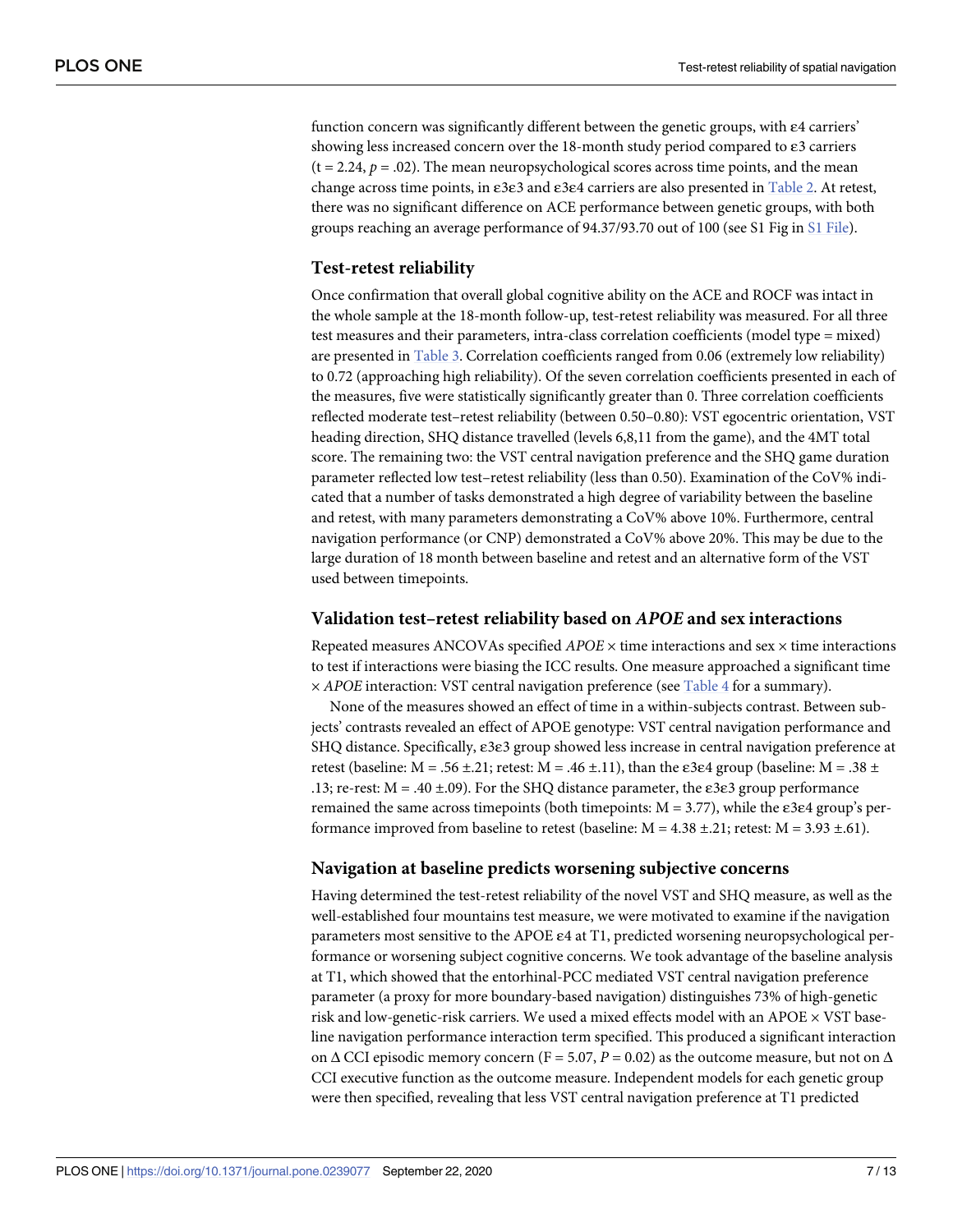| Test measure     | Mean performance T1 | Mean performance T2 | <b>APOE</b>                | Time             | Time $\times$ APOE | Time $\times$ Sex (p) |
|------------------|---------------------|---------------------|----------------------------|------------------|--------------------|-----------------------|
|                  |                     |                     | $ p$ value $(F)$           | $ p$ value $(F)$ | $ p$ value $(F)$   | $ p$ value $(F)$      |
| $VST^{(n = 56)}$ |                     |                     |                            |                  |                    |                       |
| Egocentric       | $11.02 \pm 3.27$    | $10.16 \pm 3.29$    | .111(2.628)                | .582(.307)       | .327(.978)         | .283(1.152)           |
| Map drop error   | $07.53 \pm 2.86$    | $234.71 \pm 97.21$  |                            |                  |                    |                       |
| Heading          | $11.68 \pm 2.53$    | $11.76 \pm 2.50$    | .436(.617)                 | .145(2.193)      | .876(.0252)        | .576(.371)            |
| <b>CNP</b>       | $00.48 \pm 0.20$    | $00.43 \pm 0.11$    | $.001(9.021)^*$            | .650(.209)       | .051(3.552)        | .835(.002)            |
| SHQ $(n = 44)$   |                     |                     |                            |                  |                    |                       |
| Distance         | $4.07 \pm .901$     | $3.85 \pm .725$     | $.011(7.040)$ <sup>*</sup> | .844(0.382)      | .105(2.762)        | .819(.178)            |
| Duration         | $4.96 \pm 2.06$     | $4.39 \pm 1.31$     | .298(1.111)                | .670(.185)       | .988(.003)         | .599(.189)            |
| $4MT^{(n = 59)}$ |                     |                     |                            |                  |                    |                       |
| Total            | $09.76 \pm 2.27$    | $10.41 \pm 2.18$    | $(.565)$ .456              | .864(0.301)      | .225(1.505)        | .715(.138)            |

<span id="page-7-0"></span>

| Table 4. Mean scores and practice effects on the Virtual Supermarket test, Sea Hero Quest and the Four Mountains test. |  |
|------------------------------------------------------------------------------------------------------------------------|--|
|                                                                                                                        |  |

T1 = baseline, T2 = retest, APOE = apolipoprotein,  $\times$  = interaction.

<https://doi.org/10.1371/journal.pone.0239077.t004>

worsening episodic memory concern in the  $\varepsilon$ 3 $\varepsilon$ 4 carriers (F = 5.01, P = 0.03), but not in  $\varepsilon$ 3 $\varepsilon$ 3 carriers (F = 0.15,  $P = 0.69$ ; Fig 3). There was no significant APOE  $\times$  baseline central navigation preference performance interaction effects on the Δ ACE or ROCF parameters. For results on the cross-sectional effect of *APOE* on the VST and SHQ at retest, please refer to the supplementary results (S2 Fig; S1 and S2 Tables in S1 [File](#page-9-0)) with the inclusion of size participants not tested at baseline.



**Fig 3. Navigation at baseline predicts worsening subjective concerns.** Red line represents a significant association between baseline VST central navigation performance and change on CCI-episodic memory concern in ε3ε4 carriers. Specifically, low baseline central navigation preference (a proxy for boundary-based place memory) predicts increased memory concern increase over 18 months in ε3ε4 carriers. The same association was non-significant in ε3ε3 carriers.

<https://doi.org/10.1371/journal.pone.0239077.g003>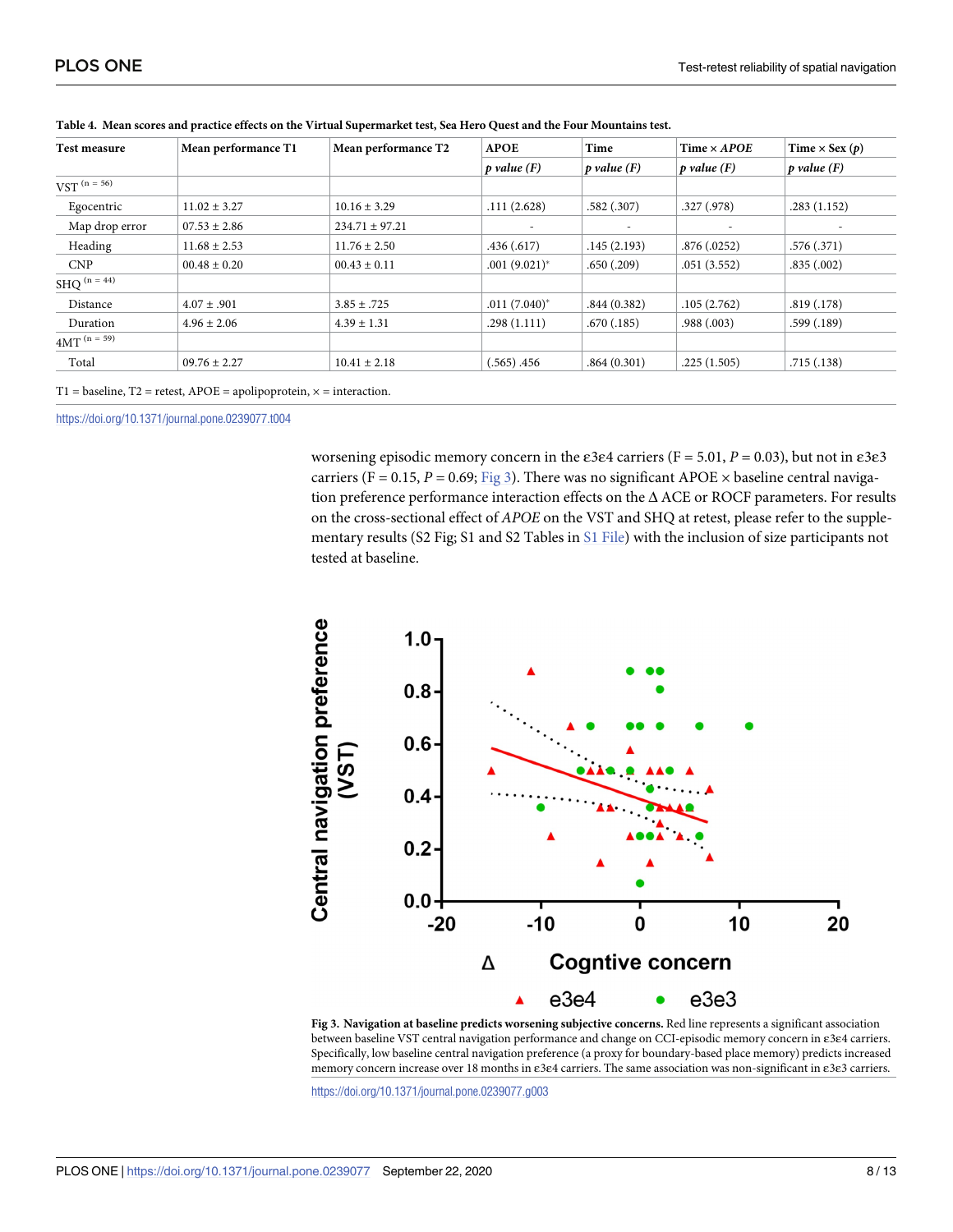### <span id="page-8-0"></span>**Discussion**

This study demonstrates the feasibility of implementing novel spatial navigation tests in upcoming randomised control trials as reliable and sensitive preclinical AD markers. Testretest reliability was assessed in participants, who underwent a retest 18 months following baseline testing. Spatial navigation tests were sensitive for preclinical AD and exhibited moderate test–retest reliability in a nonclinical sample, with some scoring parameters being more reliable than others. Specifically, the VST test–retest reliability correlation coefficients showed the highest test–retest reliability. Three navigation test parameters showed moderate test– retest reliability (VST egocentric orientation; VST heading direction; SHQ distance travelled and the 4MT total score). The remaining three parameters showed low test–retest reliability (VST map drop, VST boundary-based place memory and SHQ duration).

Inconsistent with predictions, there were no APOE genotype or sex interactions with time, suggesting that APOE genotype and sex do not affect the reliability for the tested navigation parameters. However, the APOE interaction with time on central navigation preference (or boundary-based place memory) did trend towards significance. While ε4 carriers remained stable across timepoints, ε3ε3 carriers performed worse at T2 compared to T1. This may indicate that participants actually use a different neural processing sequence at T2 and T1, due to changes made in the administration of the task measure from paper to computerized recording of the allocentric location responses. Thus, the neural correlates of the test measure at T2 should be investigated to look for consistency with neural correlates at T1. Supplementary analysis showed that although the boundary-based navigation measure was less sensitive to the *APOE* genotype at T2 compared to T1, ε4 carriers still travelled a further distance in SHQ relative to non-carriers at T2. Supplementary analysis also showed that time to complete initial SHQ assessment (i.e. SHQ duration) was the greatest predictor of change overtime. Therefore, how long participants initially get to grips with the dynamic environments, such as that in SHQ and VST, should be considered in future longitudinal tracking studies involving these navigation measures. Whether time to complete the initial SHQ assessment will affect the testre-reliability of the task remains to be established.

Despite different forms of VST administered at both timepoints, the egocentric orientation parameter demonstrated moderate-to-high test-retest reliability, suggesting that this VST parameter translated well from the original form (at T1) to the fully electronic response form (at T2). The SHQ distance travelled measure also demonstrated moderate test-retest reliability. However, post-hoc analysis showed that the effect of *APOE* on retest performance was not replicated, suggesting score stability may not be entirely consistent across timepoints for VST egocentric orientation and SHQ distance travelled, despite reliability across timepoints. This might be due to regression to the mean, which occurs when participants in the lowest quartile of cognitive performance at baseline improve more at retest, compared to participants in the moderate to high quartile of cognitive performance [\[36\]](#page-12-0). The *APOE* ε4 effect on both these measures at baseline may be partially driven by novelty effects such that, as a result of initial experience taking the test measure, the newness or novelty of that test disappears the second time, resulting in a small effect of *APOE* at retest. This would also explain why ε4 carriers appear to improve on two of the neuropsychology parameters: ACE memory and CCI executive function.

In similar cognitive studies, Goldberg and colleagues highlighted how practice/novelty effects reduce effect sizes at retest and comprise the utility of preclinical AD test batteries to detect a signal of treatment effect or efficacy in randomized controlled trials [[36](#page-12-0)]. The smaller *APOE* effect on boundary-based navigation measures (VST central preference and SHQ distance travelled) at retest may also have a neural mechanistic explanation. Boundary correction that drives the effect as previously discussed by Kunz and colleagues (2015) is relevant in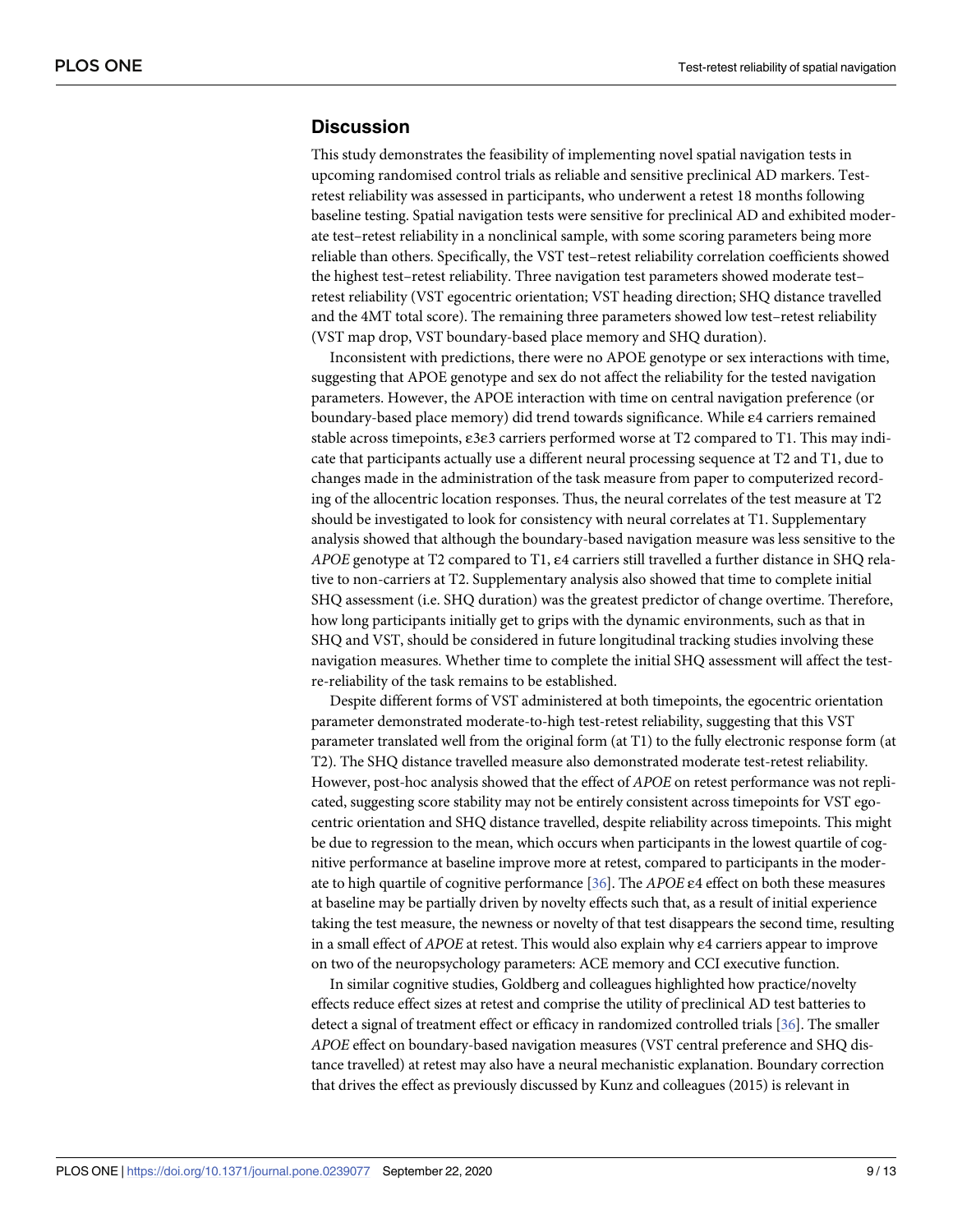<span id="page-9-0"></span>unfamiliar novel environments primarily [\[37](#page-12-0), [38](#page-12-0)]. Thus, at retest, the novelty of the environment is lost, and thus grid cell organisations no longer require border cells input if there is time two exposure to the same environment. This may explain why over both timepoints, the risk groups' grid code dependency on border cell input appears to lessen but not entirely dissipate.

For the VST map drop error parameter (a test of allocentric spatial memory), the individuals' mean scores changed significantly from the first to the second session. This was expected, as responses were recorded and scored differently at T1 and T2. The original allocentric measure used in T1 described by Tu and colleagues is sensitive, but not specific for AD type dementia [\[39\]](#page-12-0). Therefore, the scoring method was altered to capture more AD-sensitive drop placement error for allocentric memory of location responses. Although the mean drop error was larger in the ε4 carrier group compared to the non-carrier group at T2 (which suggests more dispersed allocentric responses), this did not reach statistical significance (see S1 File).

Despite our best efforts to manage regression to the mean at retest by careful selection of statistical methods and alternative forms of VST testing materials between timepoints, there are other statistical approaches to the problem of practice effects. For example, the reliable change index yields information on the number of participants in the sample who demonstrate improvement above and beyond practice. A confidence interval identifies the extent to which an individual participant would have to improve to demonstrate progress beyond a practice effect and beyond all reasonable doubt [\[40\]](#page-12-0). Thus, this approach estimates the magnitude of change that exceeds the practice effect and could be explored in future studies.

In terms of the longitudinal analysis, we found very limited evidence of deteriorating cognition in the ε4 carrier group over 18 months. This was expected as it takes up to a 12 years of amyloid/tau accumulation for symptoms of prodromal AD or MCI to onset [\[41–44](#page-12-0)]. If AD pathology is indeed present in a proportion of midlife ε4 carriers who displayed disorientation at baseline, pathology would have not spread a significant amount throughout the 18-months. Our preliminary evidence does suggest that more boundary-based place memory on the VST predicts increasing memory concerns over the 18-month period in adult ε4 carriers only. Thus, boundary-based place memory in genetically vulnerable individuals may be predictive of worsening subjective memory concern. This is a significant finding, given that in cognitively intact individuals with elevated amyloid (aged +70 years), subjective cognitive complaints predict global cognitive decline over a 4 year period [\[45\]](#page-12-0). Future studies should examine whether *APOE* ε4, in combination with entorhinal-mediated disorientation, predicts dementia risk or prodromal onset in mid to late life adults.

The primary aim of this study was to establish the test-retest reliability of a novel test battery as a sensitive diagnostic and treatment outcome measure for use in preclinical AD studies and RCTs. The VST egocentric orientation and SHQ distance travelled test parameters demonstrated sufficient reliability. Our post-hoc analysis suggests that a combination of genetic (*APOE*) and cognitive (spatial navigation) information predicts worsening episodic memory concern over 18 months. Although boundary-based place memory may indeed be indicative of worsening subjective memory decline in adults at genetic at risk of AD, this parameters' utility will need to be further investigated before a recommendation for use in clinical and research trials can be made due to its low test-retest reliability score. Further research in larger samples is desirable to ensure that the APOE sensitive navigation parameters meet all the quality metrics for clinical outcome measures.

#### **Supporting information**

**S1 [File.](http://www.plosone.org/article/fetchSingleRepresentation.action?uri=info:doi/10.1371/journal.pone.0239077.s001)** (DOCX)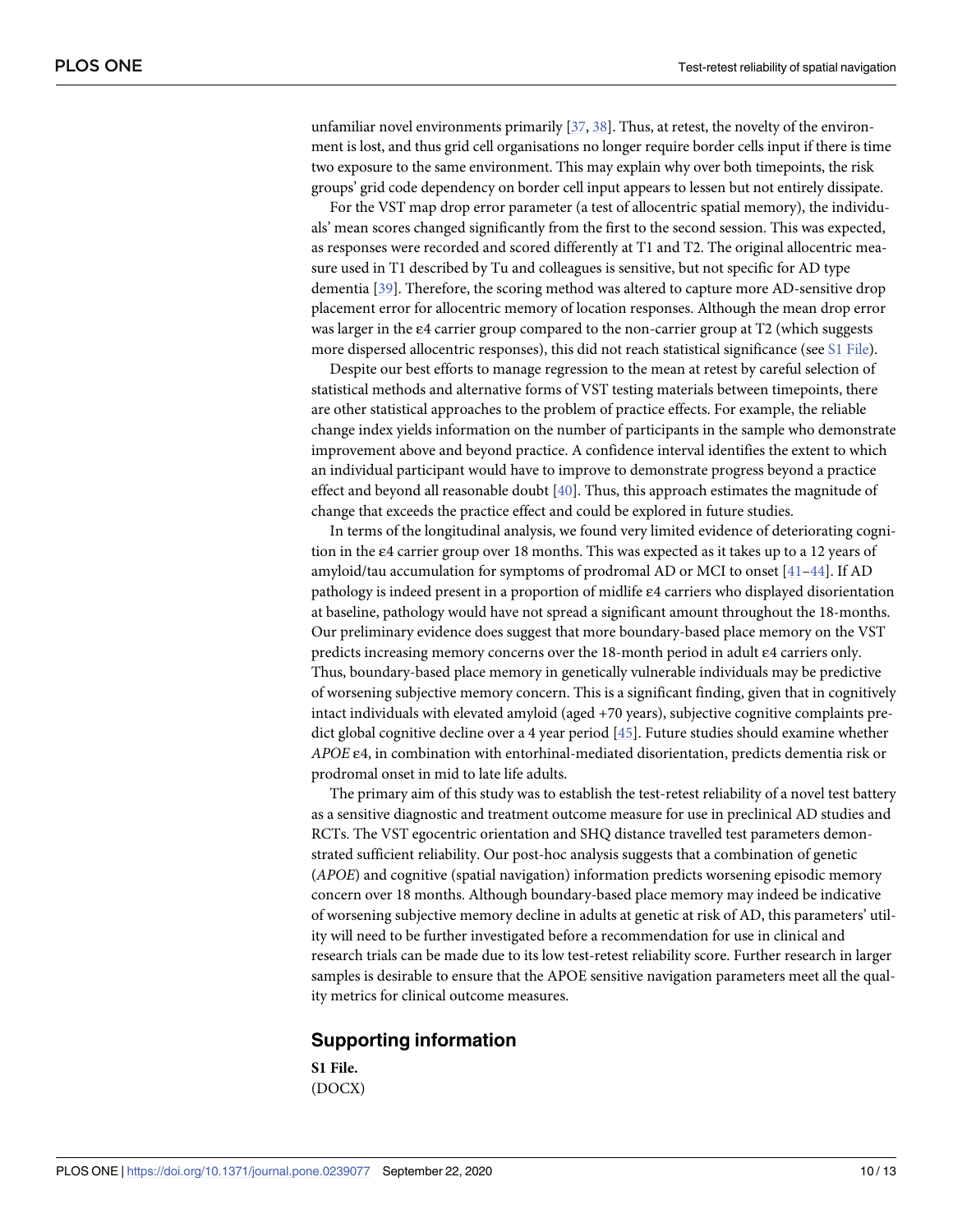## <span id="page-10-0"></span>**Acknowledgments**

We would like to extend a thank you for all the participants who volunteered in this research.

### **Author Contributions**

**Conceptualization:** Gillian Coughlan, Hugo Spiers, Anne-Marie Minihane, Michael Hornberger.

**Data curation:** Gillian Coughlan, Hugo Spiers.

**Formal analysis:** Gillian Coughlan.

**Funding acquisition:** Michael Hornberger.

**Investigation:** Gillian Coughlan.

**Methodology:** Gillian Coughlan, Rachel Gillings, Michael Hornberger.

**Resources:** Rachel Gillings.

**Supervision:** Anne-Marie Minihane, Michael Hornberger.

**Visualization:** Gillian Coughlan.

**Writing – original draft:** Gillian Coughlan.

**Writing – review & editing:** Gillian Coughlan, Vaisakh Puthusseryppady, Ellen Lowry, Hugo Spiers, Anne-Marie Minihane, Michael Hornberger.

#### **References**

- **[1](#page-0-0).** Bierbrauer A, Kunz L, Gomes CA, Luhmann M, Deuker L, Getzmann S, et al. Unmasking selective path integration deficits in Alzheimer's disease risk carriers. Science Advances 2020; 35; eaba1394.
- **[2](#page-0-0).** Kunz L, Schröder TN, Lee H, Montag C, Lachmann B, Sariyska R, et al. Reduced grid-cell-like representations in adults at genetic risk for Alzheimer's disease. Science (80-). 2015; 350: 430–433. [https://](https://doi.org/10.1126/science.aac8128) [doi.org/10.1126/science.aac8128](https://doi.org/10.1126/science.aac8128) PMID: [26494756](http://www.ncbi.nlm.nih.gov/pubmed/26494756)
- **3.** Coughlan G, Laczo´ J, Hort J, Minihane A-M, Hornberger M. Spatial navigation deficits—overlooked cognitive marker for preclinical Alzheimer disease? Nat Rev Neurol. 2018; 14: 496–506. [https://doi.org/](https://doi.org/10.1038/s41582-018-0031-x) [10.1038/s41582-018-0031-x](https://doi.org/10.1038/s41582-018-0031-x) PMID: [29980763](http://www.ncbi.nlm.nih.gov/pubmed/29980763)
- **[4](#page-0-0).** Allison SL, Fagan AM, Morris JC, Head D. Spatial Navigation in Preclinical Alzheimer's Disease. J Alzheimer's Dis. 2016; 52: 77–90. <https://doi.org/10.3233/JAD-150855> PMID: [26967209](http://www.ncbi.nlm.nih.gov/pubmed/26967209)
- **[5](#page-0-0).** Laczo´ J, Markova H, Lobellova V, Gazova I, Parizkova M, Cerman J, et al. Scopolamine disrupts place navigation in rats and humans: a translational validation of the Hidden Goal Task in the Morris water maze and a real maze for humans. Psychopharmacology (Berl). 2016; 234: 535–547. [https://doi.org/](https://doi.org/10.1007/s00213-016-4488-2) [10.1007/s00213-016-4488-2](https://doi.org/10.1007/s00213-016-4488-2) PMID: [27885411](http://www.ncbi.nlm.nih.gov/pubmed/27885411)
- **6.** Atri A, O'Brien JL, Sreenivasan A, Rastegar S, Salisbury S, DeLuca AN, et al. Test-retest reliability of memory task functional magnetic resonance imaging in alzheimer disease clinical trials. Arch Neurol. 2011; 68: 599–606. <https://doi.org/10.1001/archneurol.2011.94> PMID: [21555634](http://www.ncbi.nlm.nih.gov/pubmed/21555634)
- **[7](#page-1-0).** Husain M. Alzheimer's disease: Time to focus on the brain, not just molecules. Brain. 2017; 140: 251– 253. <https://doi.org/10.1093/brain/aww353> PMID: [28137952](http://www.ncbi.nlm.nih.gov/pubmed/28137952)
- **[8](#page-0-0).** Mehta D, Jackson R, Paul G, Shi J, Sabbagh M, Network VH, et al. Why do trials for Alzheimer's disease drugs keep failing? Expert Opin Investig Drugs. 2017; 26: 735–739. [https://doi.org/10.1080/](https://doi.org/10.1080/13543784.2017.1323868) [13543784.2017.1323868](https://doi.org/10.1080/13543784.2017.1323868) PMID: [28460541](http://www.ncbi.nlm.nih.gov/pubmed/28460541)
- **[9](#page-0-0).** Coughlan G, Coutrot A, Khondoker M, Minihane A-M, Spiers H, Hornberger M. Toward personalized cognitive diagnostics of at-genetic-risk Alzheimer's disease. Proc Natl Acad Sci. 2019; 201901600. <https://doi.org/10.1073/pnas.1901600116> PMID: [31015296](http://www.ncbi.nlm.nih.gov/pubmed/31015296)
- **[10](#page-1-0).** Coughlan G, Zhukovsky P, Puthusseryppady V, Gillings R, Minihane M, Cameron D, et al. Functional connectivity between the entorhinal and posterior cingulate cortices associated with navigation impairment following path integration in at-genetic-risk Alzheimer's disease. Neurobiol Aging. 2020. <https://doi.org/10.1101/771170>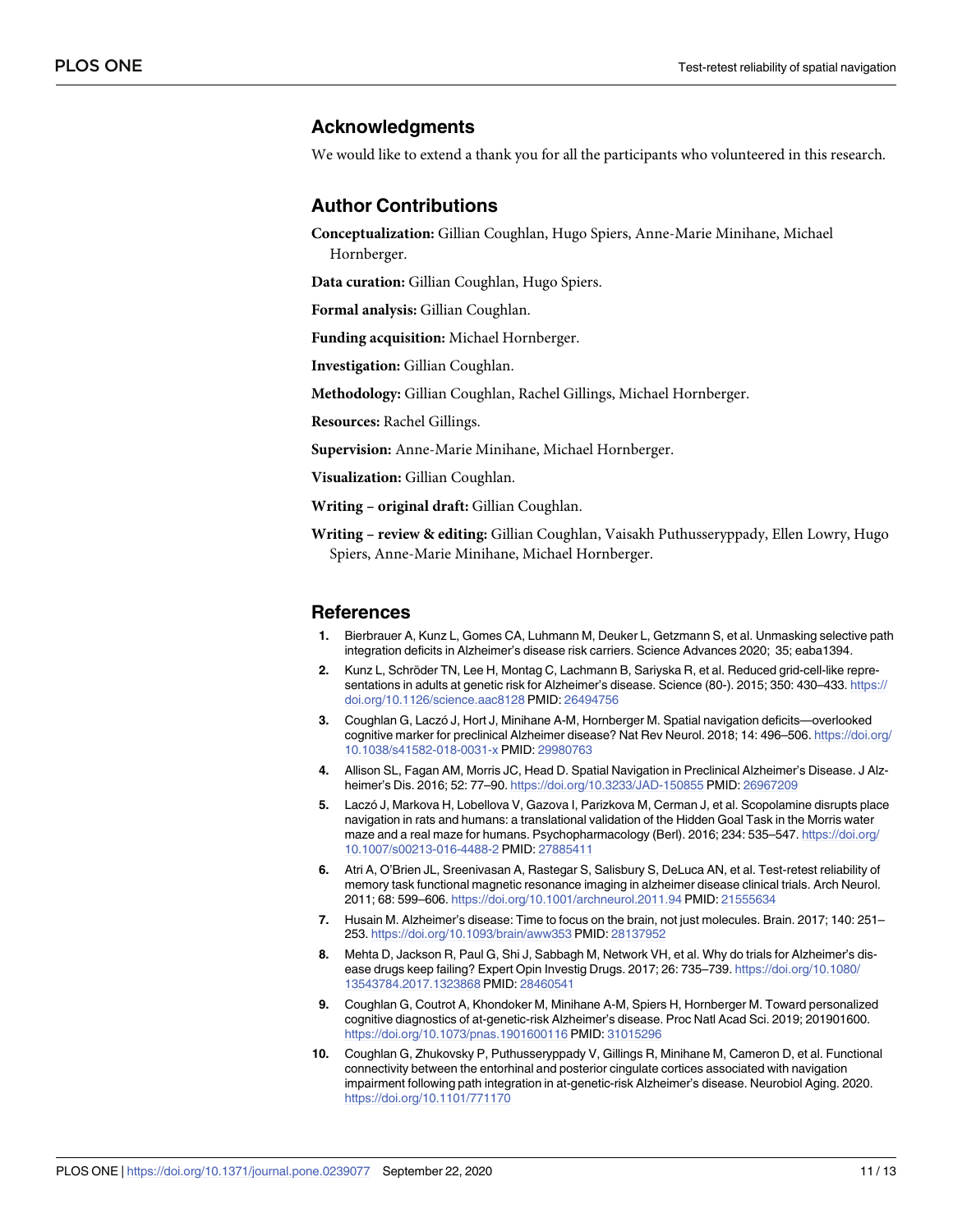- <span id="page-11-0"></span>**[11](#page-0-0).** Fu H, Rodriguez GA, Herman M, Emrani S, Nahmani E, Barrett G, et al. Tau Pathology Induces Excitatory Neuron Loss, Grid Cell Dysfunction, and Spatial Memory Deficits Reminiscent of Early Alzheimer's Disease. Neuron. 2017; 93: 533-541.e5. <https://doi.org/10.1016/j.neuron.2016.12.023> PMID: [28111080](http://www.ncbi.nlm.nih.gov/pubmed/28111080)
- **[12](#page-0-0).** Turgut M. Development of the spatial ability self-report scale (SASRS): reliability and validity studies. Qual Quant. 2015; 49: 1997–2014. <https://doi.org/10.1007/s11135-014-0086-8>
- **[13](#page-0-0).** Allison SL, Rodebaugh TL, Johnston C, Fagan AM, Morris JC, Head D. Developing a Spatial Navigation Screening Tool Sensitive to the Preclinical Alzheimer Disease Continuum. Arch Clin Neuropsychol. 2019; 34: 1138–1155. <https://doi.org/10.1093/arclin/acz019> PMID: [31197326](http://www.ncbi.nlm.nih.gov/pubmed/31197326)
- **[14](#page-1-0).** O'neil-Pirozzi TM, Goldstein R, Strangman GE, Glenn MB. Test re-test reliability of the Hopkins Verbal Learning Test-Revised in individuals with traumatic brain injury. Brain Inj. 2012; 26: 1425-1430. [https://](https://doi.org/10.3109/02699052.2012.694561) [doi.org/10.3109/02699052.2012.694561](https://doi.org/10.3109/02699052.2012.694561) PMID: [22715921](http://www.ncbi.nlm.nih.gov/pubmed/22715921)
- **15.** McNutt M. Reproducibility. Science (80-). 2014; 343: 229. <https://doi.org/10.1126/science.1250475> PMID: [24436391](http://www.ncbi.nlm.nih.gov/pubmed/24436391)
- **[16](#page-1-0).** Bird CM, Papadopoulou K, Ricciardelli P, Rossor MN, Cipolotti L. Test-retest reliability, practice effects and reliable change indices for the recognition memory test. Br J Clin Psychol. 2003; 42: 407–425. <https://doi.org/10.1348/014466503322528946> PMID: [14633416](http://www.ncbi.nlm.nih.gov/pubmed/14633416)
- **[17](#page-1-0).** Rawlings DB, Crewe NM. Test-retest practice effects and test score changes of the WAIS-R in recovering traumatically brain-injured survivors. Clin Neuropsychol. 1992; 6: 415–430. [https://doi.org/10.1080/](https://doi.org/10.1080/13854049208401868) [13854049208401868](https://doi.org/10.1080/13854049208401868)
- **[18](#page-1-0).** Crawford JR, Stewart LE, Moore JW. Demonstration of savings on the AVLT and development of a parallel form. J Clin Exp Neuropsychol. 1989; 11: 975–981. <https://doi.org/10.1080/01688638908400950> PMID: [2592534](http://www.ncbi.nlm.nih.gov/pubmed/2592534)
- **[19](#page-1-0).** Wilson BA, Evans JJ, Emslie H, Alderman N, Burgess P. The development of an ecologically valid test for assessing patients with a dysexecutive syndrome. Neuropsychol Rehabil. 1998; 8: 213–228. [https://](https://doi.org/10.1080/713755570) [doi.org/10.1080/713755570](https://doi.org/10.1080/713755570)
- **[20](#page-1-0).** Lowe C, Rabbitt P. Test/re-test reliability of the CANTAB and ISPOCD neuropsychological batteries: Theoretical and practical issues. Neuropsychologia. 1998; 36: 915–923. [https://doi.org/10.1016/s0028-](https://doi.org/10.1016/s0028-3932(98)00036-0) [3932\(98\)00036-0](https://doi.org/10.1016/s0028-3932(98)00036-0) PMID: [9740364](http://www.ncbi.nlm.nih.gov/pubmed/9740364)
- **[21](#page-1-0).** Tu S, Wong S, Hodges JR, Irish M, Piguet O, Hornberger M. Lost in spatial translation—A novel tool to objectively assess spatial disorientation in Alzheimer's disease and frontotemporal dementia. Cortex. 2015; 67: 83–94. <https://doi.org/10.1016/j.cortex.2015.03.016> PMID: [25913063](http://www.ncbi.nlm.nih.gov/pubmed/25913063)
- **[22](#page-1-0).** Coutrot A, Silva R, Manley E, de Cothi W, Sami S, Bohbot VD, et al. Global Determinants of Navigation Ability. Curr Biol. 2018; 28: 2861–2866.ε4. <https://doi.org/10.1016/j.cub.2018.06.009> PMID: [30100340](http://www.ncbi.nlm.nih.gov/pubmed/30100340)
- **[23](#page-1-0).** Bird CM, Chan D, Hartley T, Pijnenburg YA, Rossor MN, Burgess N. Topographical short-term memory differentiates Alzheimer's disease from frontotemporal lobar degeneration. Hippocampus. 2010; 20: 1154–1169. <https://doi.org/10.1002/hipo.20715> PMID: [19852032](http://www.ncbi.nlm.nih.gov/pubmed/19852032)
- **[24](#page-1-0).** Chan D, Gallaher LM, Moodley K, Minati L, Burgess N, Hartley T. The 4 Mountains Test: A Short Test of Spatial Memory with High Sensitivity for the Diagnosis of Pre-dementia Alzheimer's Disease. J Vis Exp. 2016; 1–11. <https://doi.org/10.3791/54454> PMID: [27768046](http://www.ncbi.nlm.nih.gov/pubmed/27768046)
- **[25](#page-1-0).** Ferretti M, Iulita M, Cavedo E, Chiesa P, Schumacher Dimech A, Santuccione A, et al. Sex differences in Alzheimer disease—the gateway to precision medicine. Nat Rev Neurol. 2018. [https://doi.org/10.](https://doi.org/10.1038/s41582-018-0032-9) [1038/s41582-018-0032-9](https://doi.org/10.1038/s41582-018-0032-9) PMID: [29985474](http://www.ncbi.nlm.nih.gov/pubmed/29985474)
- **[26](#page-1-0).** Jessen F, Amariglio RE, Van Boxtel M, Breteler M, Ceccaldi M, Chételat G, et al. A conceptual framework for research on subjective cognitive decline in preclinical Alzheimer's disease and Subjective Cognitive Decline Initiative (SCD-I) Working Group. Alzheimers Dement. 2014; 10: 844–852. [https://doi.org/](https://doi.org/10.1016/j.jalz.2014.01.001) [10.1016/j.jalz.2014.01.001](https://doi.org/10.1016/j.jalz.2014.01.001) PMID: [24798886](http://www.ncbi.nlm.nih.gov/pubmed/24798886)
- **[27](#page-2-0).** Aarts AA, Anderson JE, Anderson CJ, Attridge PR, Attwood A, Axt J, et al. Estimating the reproducibility of psychological science. Science (80-). 2015;349. <https://doi.org/10.1126/science.aac4716> PMID: [26315443](http://www.ncbi.nlm.nih.gov/pubmed/26315443)
- [28](#page-3-0). Matias-Guiu JA, Cortés-Martínez A, Valles-Salgado M, Rognoni T, Fernández-Matarrubia M, Moreno-Ramos T, et al. Addenbrooke's cognitive examination III: Diagnostic utility for mild cognitive impairment and dementia and correlation with standardized neuropsychological tests. Int Psychogeriatrics. 2017; 29: 105–113. <https://doi.org/10.1017/S1041610216001496> PMID: [27682860](http://www.ncbi.nlm.nih.gov/pubmed/27682860)
- **[29](#page-3-0).** Contreras JA, Goñi J, Risacher SL, Amico E, Yoder K, Dzemidzic M, et al. Cognitive complaints in older adults at risk for Alzheimer's disease are associated with altered resting-state networks. Alzheimer's Dement Diagnosis, Assess Dis Monit. 2017. <https://doi.org/10.1016/j.dadm.2016.12.004> PMID: [28149942](http://www.ncbi.nlm.nih.gov/pubmed/28149942)
- **[30](#page-3-0).** Shin M-S, Park S-Y, Park S-R, Seol S-H, Kwon JS. Clinical and empirical applications of the Rey–Osterrieth Complex Figure Test. Nat Protoc. 2006; 1: 892–899. <https://doi.org/10.1038/nprot.2006.115> PMID: [17406322](http://www.ncbi.nlm.nih.gov/pubmed/17406322)